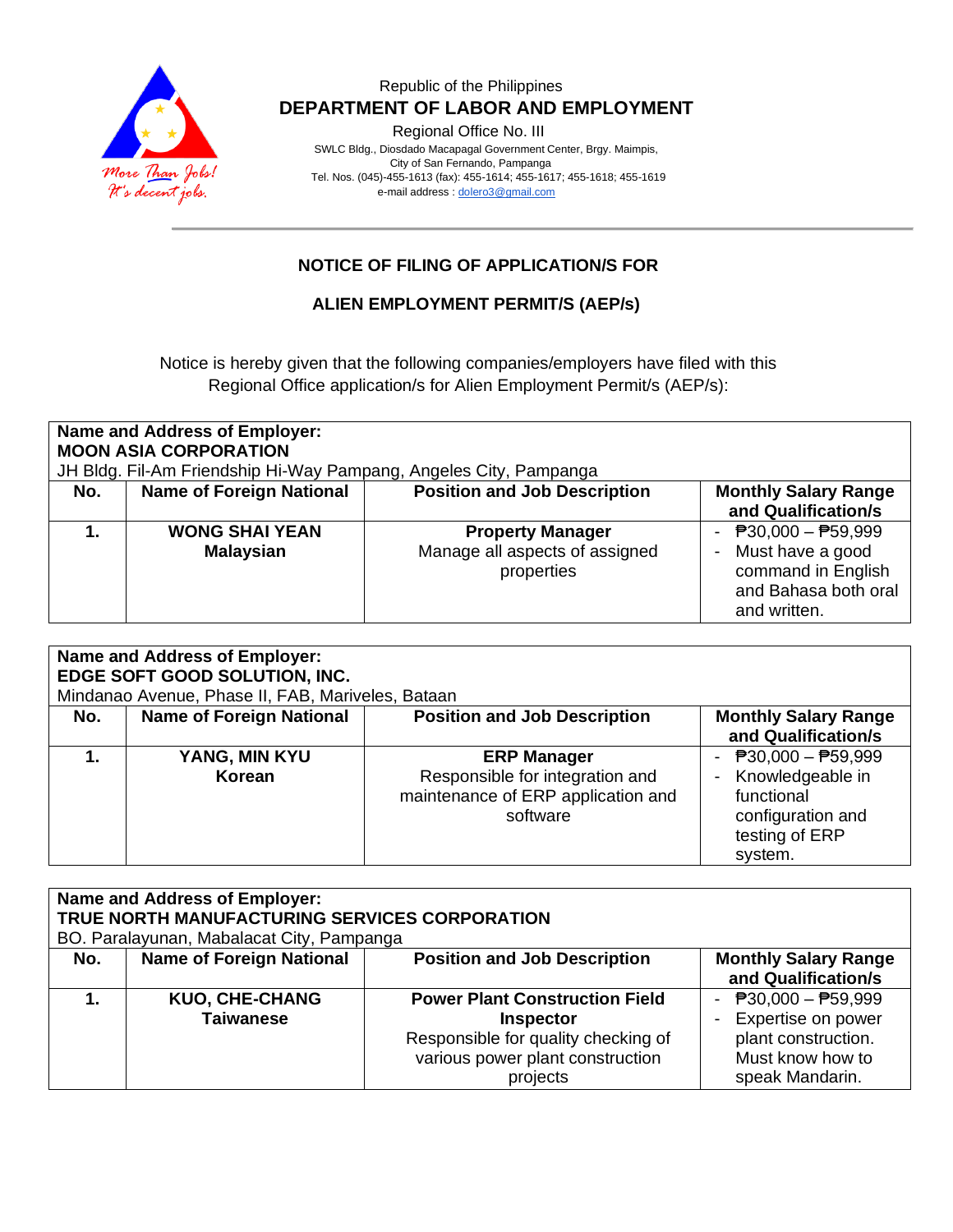

Regional Office No. III

 SWLC Bldg., Diosdado Macapagal Government Center, Brgy. Maimpis, City of San Fernando, Pampanga Tel. Nos. (045)-455-1613 (fax): 455-1614; 455-1617; 455-1618; 455-1619 e-mail address [: dolero3@gmail.com](mailto:dolero3@gmail.com)

| <b>Name and Address of Employer:</b><br><b>HANCHENG PHILS. CORPORATION</b><br>A1 & A2 L7-C Ph 1 Fochun Industrial Compound, Santol, Balagtas, Bulacan |                                        |                                                                                                        |                                                                 |  |
|-------------------------------------------------------------------------------------------------------------------------------------------------------|----------------------------------------|--------------------------------------------------------------------------------------------------------|-----------------------------------------------------------------|--|
| No.                                                                                                                                                   | <b>Name of Foreign National</b>        | <b>Position and Job Description</b>                                                                    | <b>Monthly Salary Range</b><br>and Qualification/s              |  |
|                                                                                                                                                       | <b>WANG, HAICHAO</b><br><b>Chinese</b> | <b>Operation Manager/Treasurer</b><br>Ensures that everything runs smoothly<br>from one day to another | - $P90,000 - P149,999$<br>Specialized in<br>Ξ.<br>manufacturing |  |

|                | <b>Name and Address of Employer:</b><br>NEW HOPE BULACAN AGRICULTURE, INC.<br>Tibag, Pulilan, Bulacan |                                                                                                             |                                                                                                         |  |  |
|----------------|-------------------------------------------------------------------------------------------------------|-------------------------------------------------------------------------------------------------------------|---------------------------------------------------------------------------------------------------------|--|--|
| No.            | <b>Name of Foreign National</b>                                                                       | <b>Position and Job Description</b>                                                                         | <b>Monthly Salary Range</b><br>and Qualification/s                                                      |  |  |
| 1.             | LIU, JIE<br><b>Chinese</b>                                                                            | <b>Finance Manager</b><br>Oversee the financial activities of New<br>Hope Bulacan etc.                      | $P30,000 - P59,999$<br>Graduate of Finance,<br>can able to speak<br>and write Mandarin                  |  |  |
| 2 <sub>1</sub> | XIAO, ZHU<br><b>Chinese</b>                                                                           | <b>Assistant Finance Manager</b><br>Oversee the financial activities of New<br>Hope for financial reporting | - $P30,000 - P59,999$<br><b>Graduate of Financial</b><br>Course and<br>knowledge in<br>Chinese language |  |  |

| Name and Address of Employer:<br>OB OPTIMA BUILDERS CONSTRUCTION CORPORATION<br>GN Power Alas Asin Mariveles, Bataan |                                 |                                                                                                                                   |                                                                                                                                                               |  |
|----------------------------------------------------------------------------------------------------------------------|---------------------------------|-----------------------------------------------------------------------------------------------------------------------------------|---------------------------------------------------------------------------------------------------------------------------------------------------------------|--|
| No.                                                                                                                  | <b>Name of Foreign National</b> | <b>Position and Job Description</b>                                                                                               | <b>Monthly Salary Range</b><br>and Qualification/s                                                                                                            |  |
|                                                                                                                      | ZHU, YA<br><b>Chinese</b>       | <b>Commissioning Supervisor</b><br>Commissioning plans draw up.<br>Commissioning equipment inspection<br>and material preparation | - $P30,000 - P59,999$<br>- Must know how to<br>speak Mandarin and<br>interpret Chinese<br>technical drawings.<br>Monitor all the<br>condition of<br>equipment |  |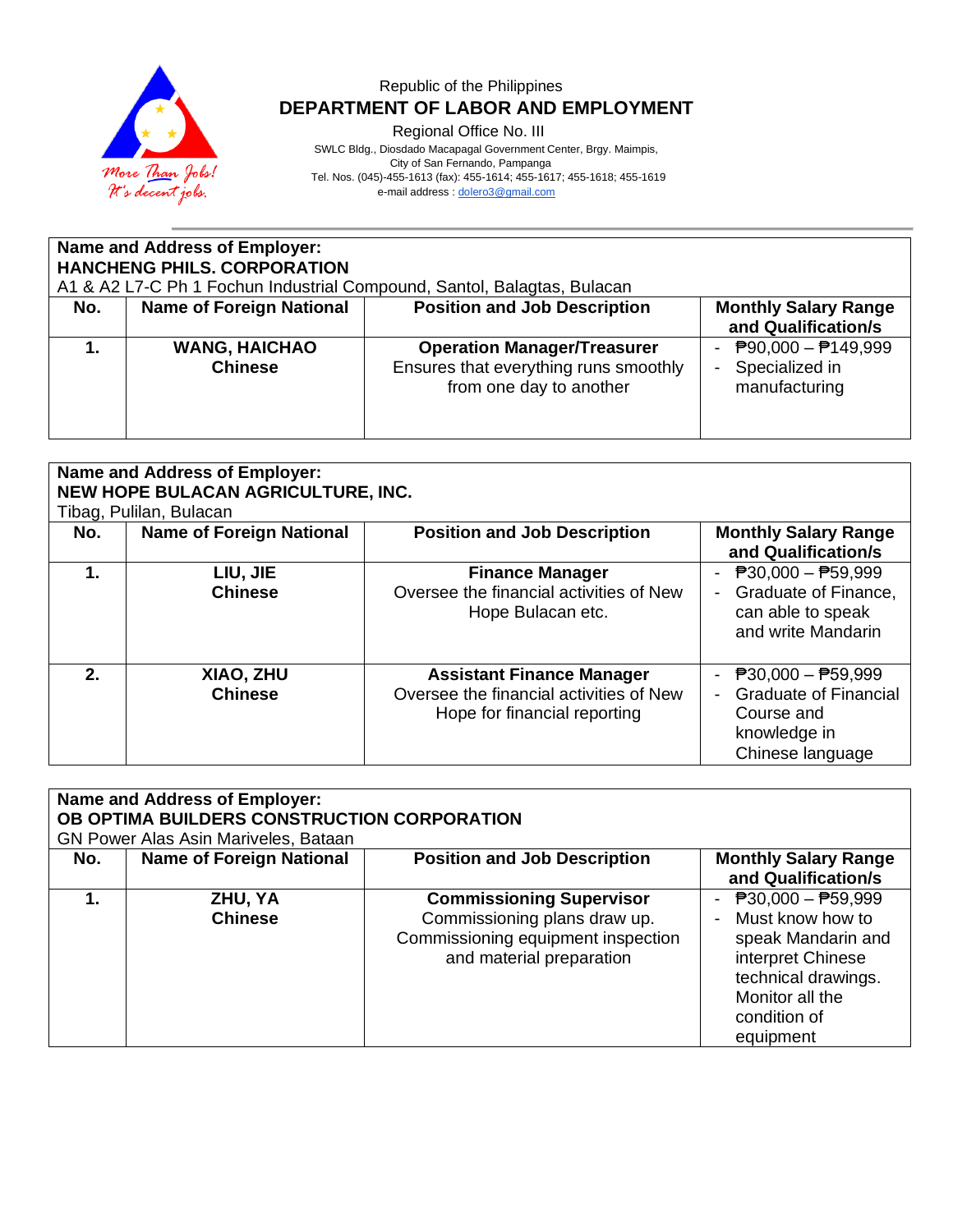

Regional Office No. III

 SWLC Bldg., Diosdado Macapagal Government Center, Brgy. Maimpis, City of San Fernando, Pampanga Tel. Nos. (045)-455-1613 (fax): 455-1614; 455-1617; 455-1618; 455-1619 e-mail address [: dolero3@gmail.com](mailto:dolero3@gmail.com)

| ZHAO, YAN      | <b>General Maintenance Supervisor</b> | - $P30,000 - P59,999$ |
|----------------|---------------------------------------|-----------------------|
| <b>Chinese</b> | Monitor inventory of materials &      | - Must know how to    |
|                | equipment. Preparing weekly           | speak Mandarin and    |
|                | maintenance schedules and allocation  | interpret Chinese     |
|                | work.                                 | technical drawings.   |
|                |                                       | Monitor all the       |
|                |                                       | condition of          |
|                |                                       | equipment             |

| Name and Address of Employer:<br><b>I-PHOENIX CONSULTANTS CORPORATION</b><br>Sitio Centro, Brgy. Aguso, Tarlac City |                                 |                                                                                                                               |                                                                                  |
|---------------------------------------------------------------------------------------------------------------------|---------------------------------|-------------------------------------------------------------------------------------------------------------------------------|----------------------------------------------------------------------------------|
| No.                                                                                                                 | <b>Name of Foreign National</b> | <b>Position and Job Description</b>                                                                                           | <b>Monthly Salary Range</b><br>and Qualification/s                               |
|                                                                                                                     | LIU, LIKAI<br><b>Chinese</b>    | <b>Consultant</b><br>Are hired to share their expertise and<br>knowledge to help businesses attain<br>goals and solve problem | - $P30,000 - P59,999$<br>- Preferably have vast<br>knowledge in related<br>field |

| <b>Name and Address of Employer:</b><br><b>GREEN ECOSPHERE INDUSTRIES INC.</b><br>San Isidro Brgy. Apulid, Paniqui, Tarlac |                                         |                                                                                                    |                                                                                  |  |
|----------------------------------------------------------------------------------------------------------------------------|-----------------------------------------|----------------------------------------------------------------------------------------------------|----------------------------------------------------------------------------------|--|
| No.                                                                                                                        | <b>Name of Foreign National</b>         | <b>Position and Job Description</b>                                                                | <b>Monthly Salary Range</b><br>and Qualification/s                               |  |
|                                                                                                                            | <b>HUANG, ZHITING</b><br><b>Chinese</b> | <b>Marketing Manager</b><br>Manages the local and overseas<br>promotional materials of the company | - $P30,000 - P59,999$<br>Atleast 5 years of<br>experience with<br>college degree |  |

| Name and Address of Employer:<br><b>CGC TECHNOLOGIES INC.</b><br>Bldg. 1 & 2 Sunvalley Business Hub, T309 Jose Abad Santos Avenue, CFZP |                                    |                                                                                                                                                                                                 |                                                                                                                                     |  |
|-----------------------------------------------------------------------------------------------------------------------------------------|------------------------------------|-------------------------------------------------------------------------------------------------------------------------------------------------------------------------------------------------|-------------------------------------------------------------------------------------------------------------------------------------|--|
| No.                                                                                                                                     | <b>Name of Foreign National</b>    | <b>Position and Job Description</b>                                                                                                                                                             | <b>Monthly Salary Range</b><br>and Qualification/s                                                                                  |  |
|                                                                                                                                         | <b>WEN, ZHUO</b><br><b>Chinese</b> | <b>Customer Service Representative</b><br>Interacting with customers to provide<br>information in response to inquiries.<br>Analyzing customer problems, handling,<br>and resolving complaints. | - $P30,000 - P59,999$<br>- Fluent in Mandarin<br>Language<br>Ability to understand<br>and grasp basic<br>customer service<br>skills |  |